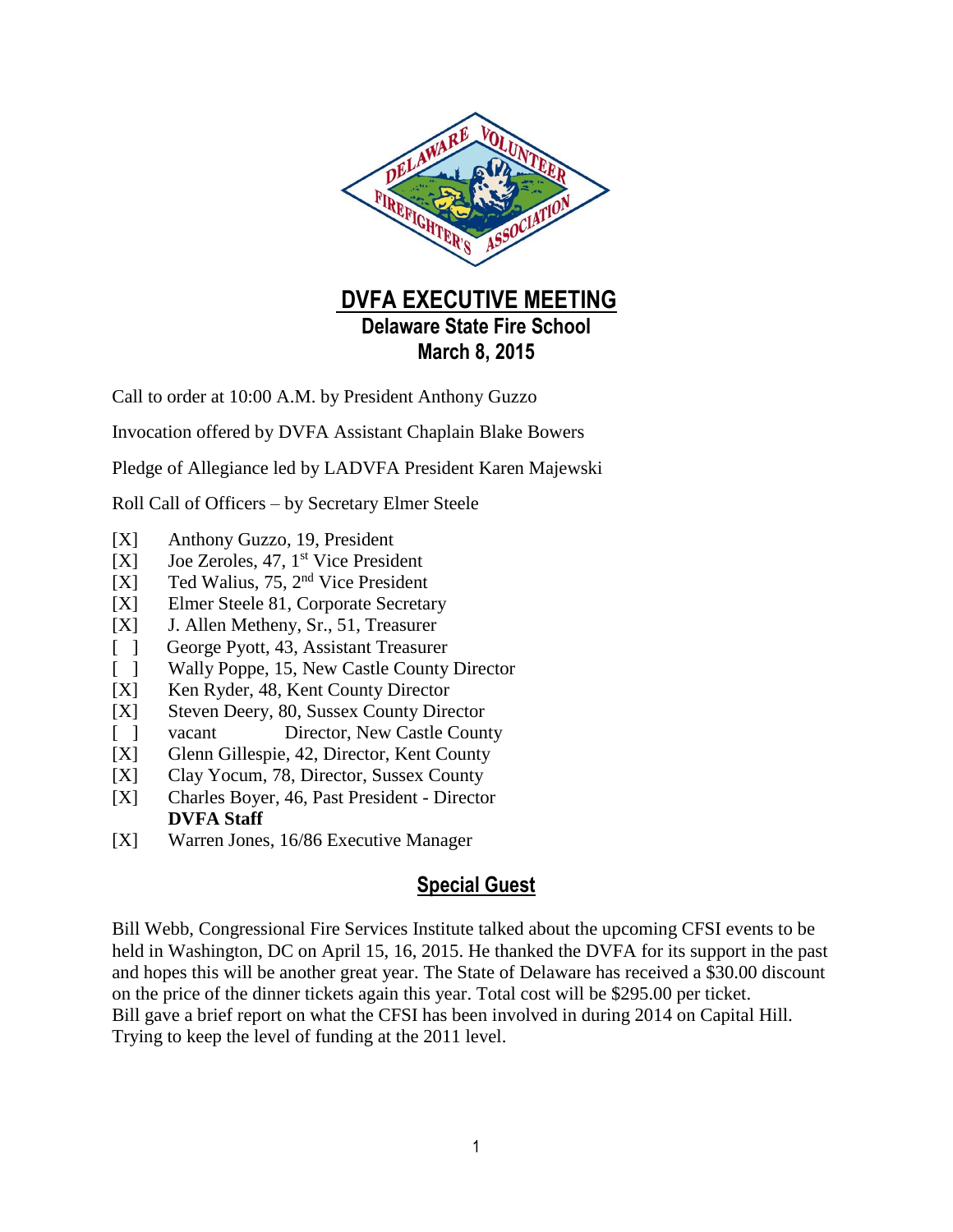The LADVFA, the Kent County ladies, the New Castle County ladies, the New Castle County ladies Past Presidents and the Sussex County ladies presented checks for the scholarship fund to Ray Stevens of the DVFA Foundation.

## **Report of Officers**

President Guzzo: Full report has been filed electronically with the office. He highlighted several items that are in his report;

- The DVFA has hired Paul Seitz Consulting, LLC to come up with a funding formula for the EMS funds that are being raised from the moving traffic violation law.
- The DVFA officers have been meeting with the insurance office regarding the fire tax distribution.
- The JFC hearing has been re-scheduled for April 1 at legislative hall at 12:15 PM.
- There has been a task force appointed to review the office operation and the employees. After several meetings, Melissa Kiser has resigned as of January  $27<sup>th</sup>$  and Warren Jones will assume ALL business that takes place in the office.
- Guy Hudson has been appointed as the Sussex parliamentarian for the DVFA to replace Norman Batchelor.
- He has attended 35 functions, traveled 2,995 miles and was in service for 172 hours.

First Vice President Zeroles: Full report has been filed electronically with the office. He has attended 23 functions and was in service for 92.5 hours.

Second Vice President Walius: Full report has been filed electronically with the office. He has attended 24 functions, traveled 1,300 miles and was in service for 88.5 hours.

Secretary Steele: Full report has been filed electronically with the office. He has attended 25 functions, traveled 2,180 miles and was in service 106 hours.

Treasurer Metheny: Full report is attached to the Treasurers report. He has transferred \$1,824,176.91 to Northern Trust Company for the 2014 DVFA pension program. This consisted of \$1,661,216.91 for the employers share and \$162,900.00 to cover 2,715 fire company and ladies auxiliary members.

Allen also gave the Conference 2014 final report. The 2014 Conference cost us \$52,184.49 more than what we actually took in. As you can see, we barely have enough funds in the savings account to cover 2015, if this trend continues.

#### *Motion by Jasper Lakey and seconded by Curt Clifton to except the Officer reports. Motion carried*

Executive Manager Jones discussed several issues;

- Credit cards: The office is now set-up to take credit cards for various payments to the DVFA. This should be a plus for CFSI payments and conference payments.
- New Forms: We added some new software that will allow you the opportunity to fill out forms on line and return them to the office.
- Firefighter day at legislative hall will be April  $28<sup>th</sup>$ . Please come in Class A uniform.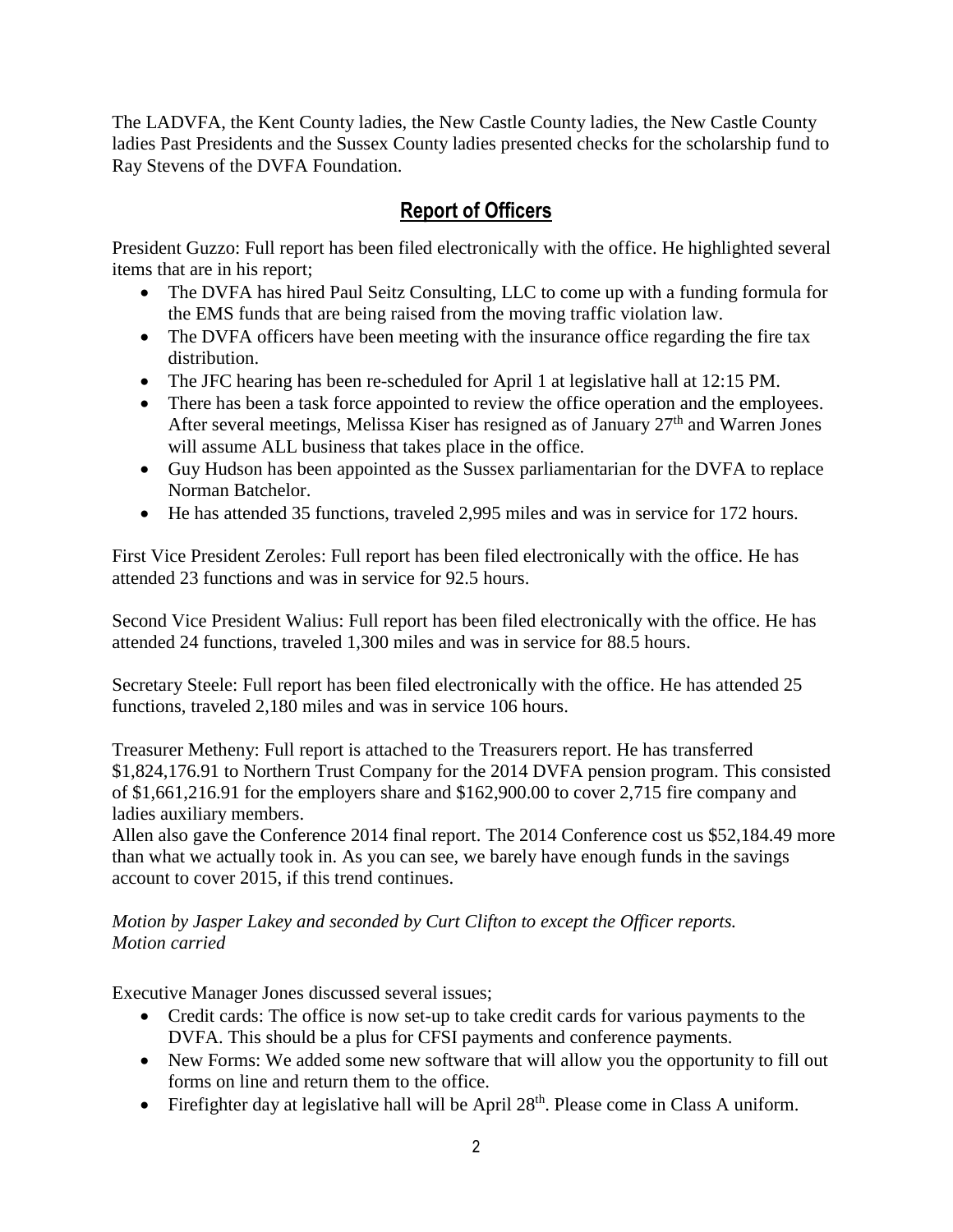FDIC rooms: There are still 3 rooms left in the DVFA block. See Warren if you need a room.

## **Committee Reports**

#### **State Fire Prevention Commission – Dave Roberts**

- Dave introduced the commissioners that were present today.
- There was a workshop held on 2/28 to discuss the distribution of the EMS funds that we will receive for the bill that was passed in the last session.
- The commission, along with the DVFA consultant, are working on a formula for the distribution of the traffic violation funds.
- The commission has hired an inspector to work on cases in the field.

### **Advisory to State Fire Marshal – Grover Ingle**

- Brian Reeder (Sta. 15) has been appointed to this committee by President Guzzo.
- Two (2) fire deaths so far this year. One (1) had a working smoke detector and the other one did not.
- There has been several arrests made in Sussex County recently, regarding arson fires.
- JFC hearing will be on April 1.
- Still working on regulations.
- Several staff changes over the past few months.
- Water damage in the Dover office recently. Had to move some of the office operations to other locations in order to stay in business. Waiting on final inspection and a final report to make sure that everything is back to normal.

### **Advisory to DSFS – Robert P. Newnam**

- EMT re-certification is in process. Need to be completed by March 31.
- Protocols are going good. They also need to be completed by March 31. Classes are scheduled for the next three (3) Sundays at the DSFS,
- $\bullet$  Bond bill hearing was held on March  $4<sup>th</sup>$ . Seemed like everything went pretty well.
- Student numbers for the fall classes were up this year.
- New display cases are being installed. Will be moving things around once they are completed.

#### **Archives – T.M. Gott**

- Check the various plaques in the hallways for the correct spelling of names.
- Committee will be up-dating some of the plaques very soon.

### **DVFA Conference– John Stevenson**

- John read a prepared report from Chairman Lamborn.
- Introduced the conference committee members that were in attendance today.
- Conference 2015 logo has been finalized.
- Held a round table discussion in January to discuss future improvements, improved communications and improvements from last year.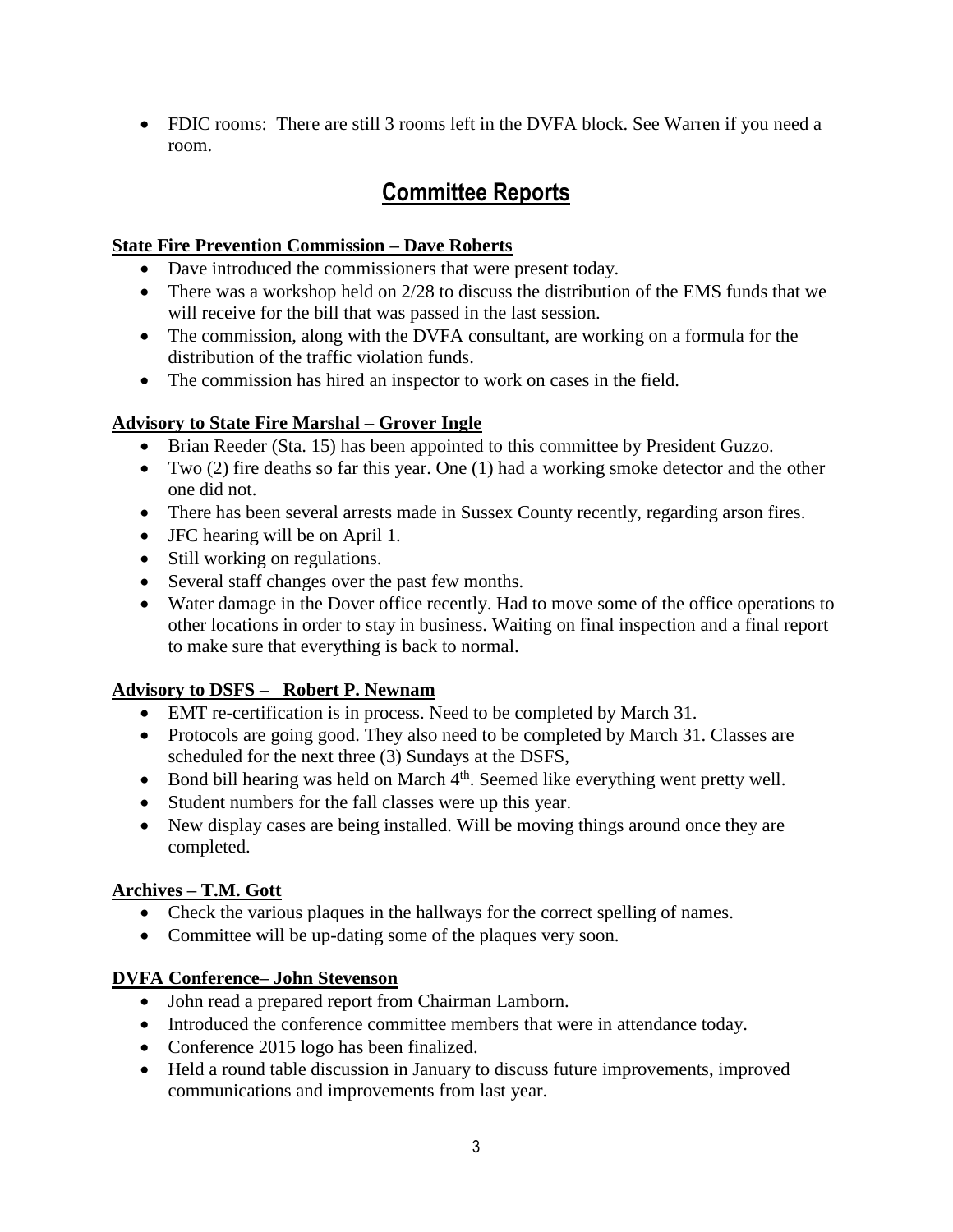- Menus need to be finalized by April  $1<sup>st</sup>$ .
- First committee meeting will be Monday, March  $16<sup>th</sup>$  at Dover Downs.

#### **DVFA Pension Advisory – Ray Stevens**

- There are 119 users in the pension program.
- There were only 39 users that attended the training program.
- New pension forms are out for pension withdraws. The pension office will not accept the old forms any longer.

#### **Governmental Affairs – Bob Sutton**

- Thanked everyone that has taken any part in this committee since it was started six  $(6)$ years ago.
- Reminder again, JFC hearing is April  $1<sup>st</sup>$  at 12:15 PM. Please come to legislative hall in Class A uniform.
- Bob gave a brief history of how and why this committee was formed six (6) years ago.

#### **Law & Legislative – Bruce Ennis**

- Bruce stated that they are looking to re-introduce the three (3) fire service bills that did not pass in the last session. He is looking for sponsors so these bills can be assigned new numbers. The bills pertain to; presumption law, ladies surf permits and withdrawal from the State pension program.
- There is a meeting scheduled with Public Health folks regarding the food handlers license. The meeting will be Thursday, March  $12<sup>th</sup>$  at legislative hall in the Senate Conference room.

#### **Office Task Force – Ed Barlow**

- The entire task force committee came forward and stood behind Eddie as he gave a full report since the conception of this committee.
- After the report was completed, Chairman Barlow requested that the task force committee be dismissed.

*President Guzzo dismissed the committee and thanked them for their work.*

• President Guzzo stated that it was time to move on.

### **Life Safety – Guy Hudson**

- Awards program was held in Hartly. Had a very good turnout for the program.
- Had 37 requests totaling \$137,559.13 for matching funds for this past year.

#### **Recruitment & Retention \_ Earle Dempsey**

- 14 members in attendance today.
- Awarded 10 SAFER sub-grants this year.
- April  $28<sup>th</sup>$  Firefighter day at legislative hall.
- R & R open house at the various fire stations will be May  $16<sup>th</sup>$ .
- Working with the State Fair to co-sponsor the rodeo again this year on July  $23<sup>rd</sup>$ .
- The committee has purchased T-shirts similar to what they had last year and will be selling them for \$5.00 each. See Earle after the meeting if you want one.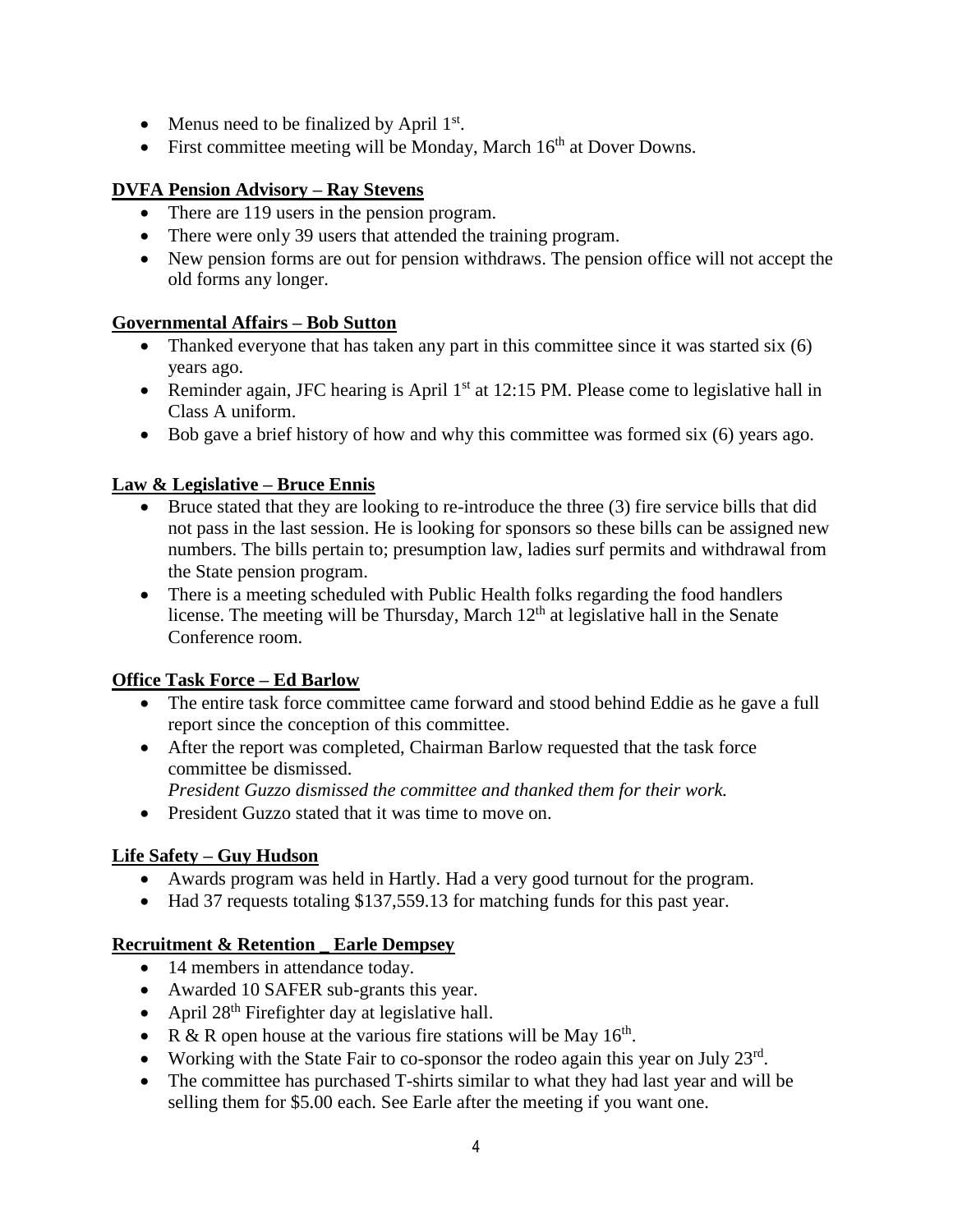### **Scholarship – George Kerr**

- 12 members in attendance today.
- Deadline for applications is March  $31<sup>st</sup>$ .
- Will be meeting in mid-April to review the applications and pick the winners.

#### **Other committee reports**

- Mike Rush introduced Joe Levan as the immediate Past President of the Delaware Valley Fire Chief's Association.
- Mike Rush introduced Bob Hudson as the President of the Del-Mar-Va Association.
- Mike Rush introduced Jim Watson as the President of the CVVFA.
- Lester Beachy stated that ALL delegates and alternates will receive mutual reports at the conference.

## **Recognition of Past Presidents – 1 st Vice President Zeroles** asked that all DVFA Past

Presidents and President Emeritus stand and be recognized

15 Past Presidents and 2 President Emeritus in attendance today

## **Affiliated Organizations/ Agency Representatives**

#### **Ladies' Auxiliary Karen Majewski:**

- President Majewski introduced the ladies that were in attendance today from all 3 Counties.
- President Majewski thanked Sen. Ennis for meeting with the ladies regarding the food handler issue.

### **State Fire Chiefs President Stephen Maichle:**

- President Maichle brought greetings from the State Chief's.
- President Maichle introduced the State Chief's officers that were in attendance today.
- Stated that the Chiefs are doing a cornhole raffle to raise funds so they can continue to bring in national speakers for their meetings.
- $\bullet$  2<sup>nd</sup> Vice President Jester stated the next State Chief's meeting will be March 26, 2015 at Station 89, Memorial. Speaker will be Randy Brown. Social at 6:00, dinner at 6:30 and meeting at 7:00.

### **State Fire Police President Charles Morgan:**

• President Morgan brought greetings from the State Fire Police.

### **State Ambulance Association President Mat DeMarco:**

- Next State EMS meeting will be March 26, 2015 at Station 89 Memorial. In conjunction with the State Chief's. Social at 6:00, dinner at 6:30 and meeting at 7:00.
- Introduced the State Chief's Officer's that were in attendance.

### **NVFC – Allen Metheny**

Allen stated that the next NVFC meeting will be in Arlington, VA. right after CFSI.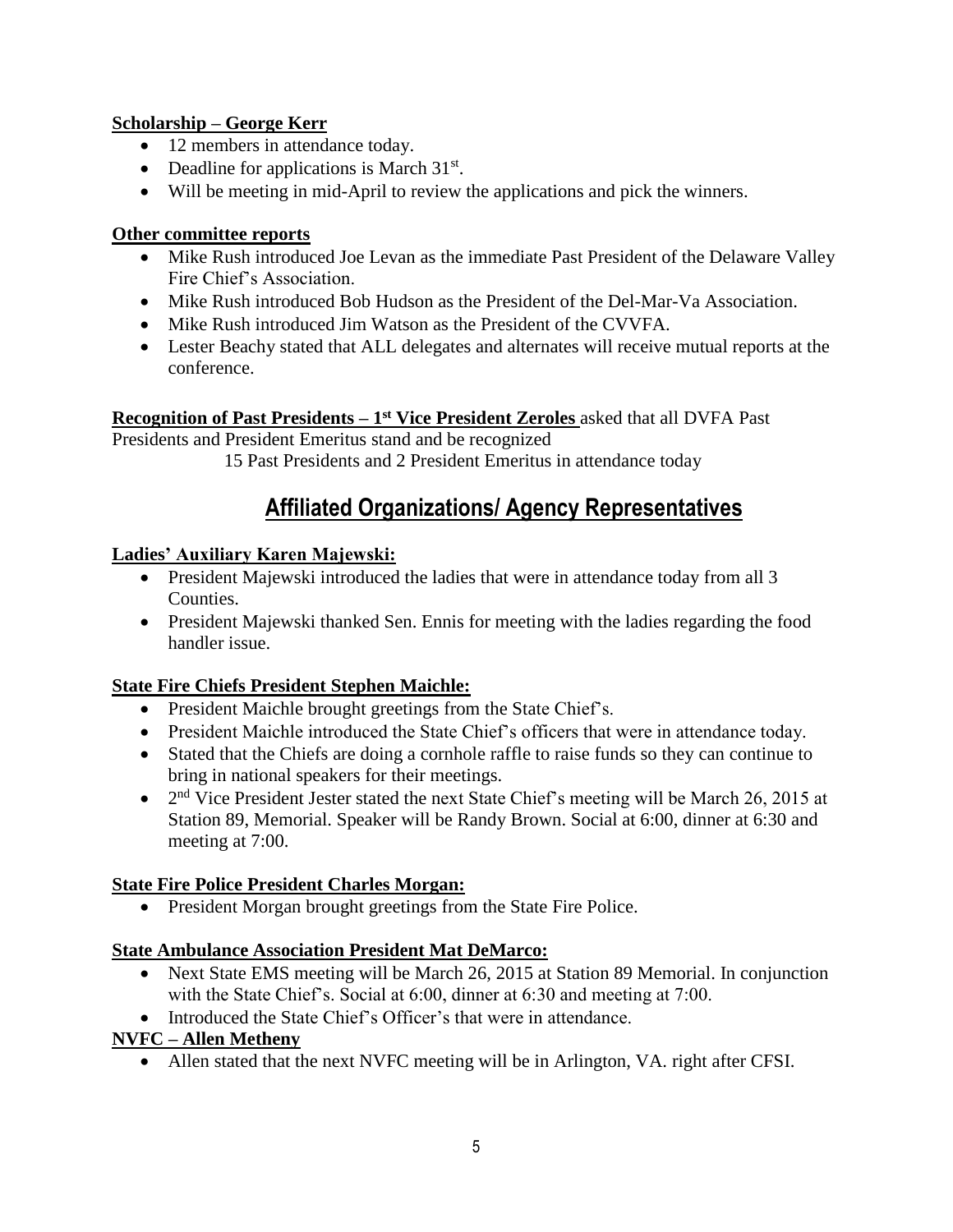## Communications

The following communications were received and are summarized by Secretary Elmer Steele

- Letter from Hartly Fire Co. listing delegates and alternates
- Letter from Dover Fire Dept. listing delegates and alternates
- Letter from Delaware City Fire Co. listing delegates and alternates
- Letter from Elsmere Fire Co. listing delegates and alternates
- Letter from Five Points Fire Co. listing delegates and alternates
- Letter from NCVVFA supporting Richard Perillo for the vacant Director position
- Letter from Talleyville Fire Co. with a \$1,000.00 check for the monument fund
- Card from Carol Tennefose thanking the DVFA for the teacher's gift card
- Letter from Volunteer Hose Fire Co. listing delegates and alternates
- Letter from Brandywine Hundred supporting Richard Perillo for Director
- Letter from Minquas Fire Co. listing delegates and alternates
- Letter from Townsend listing delegates and alternates

#### *Motion to accept communications*

Made by Bruce Ennis and seconded by Mike Rush to accept the communications. Motion carried

# **NOMINATION OF OFFICERS**

*Motion by Tom Finocchiaro and seconded by Charles Frampton to accept the nomination from NCCVFA for Richard Perillo to fill the vacant New Castle County Director position. Motion carried* 

*Motion by Jasper Lakey and seconded by Ray Stevens to have the Secretary cast the ballot for the Director position. Motion carried*

*Secretary Steele cast a favorable ballot for Richard T. Perillo for the New Castle Director.* 

Past President Ron Marvel installed Director Perillo to his new position.

## **OLD BUSINESS**

None on the books and none from the floor

## **NEW BUSINESS**

1<sup>st</sup> Vice President Zeroles appointed the Life Safety committee for 2015-2016 1<sup>st</sup> Vice President Zeroles appointed the Scholarship committee for 2015-2016

Joe Mullen, 18, NCCVFA Rod O'Neal, 51, Co-Chair Randall Lee, 81, SCVFA Rich Perillo, 11 Dwayne Pierson, 30 Fred Jester, 41

#### **LIFE SAFETY COMMITTEE SCHOLARSHIP COMMITTEE**

Guy Hudson, 90, Chair **Robert Powell**, 84, Chair **Robert Powell**, 84, Chair Ron Marvel, 87, Co-Chair George Kerr, 23, Co-Chair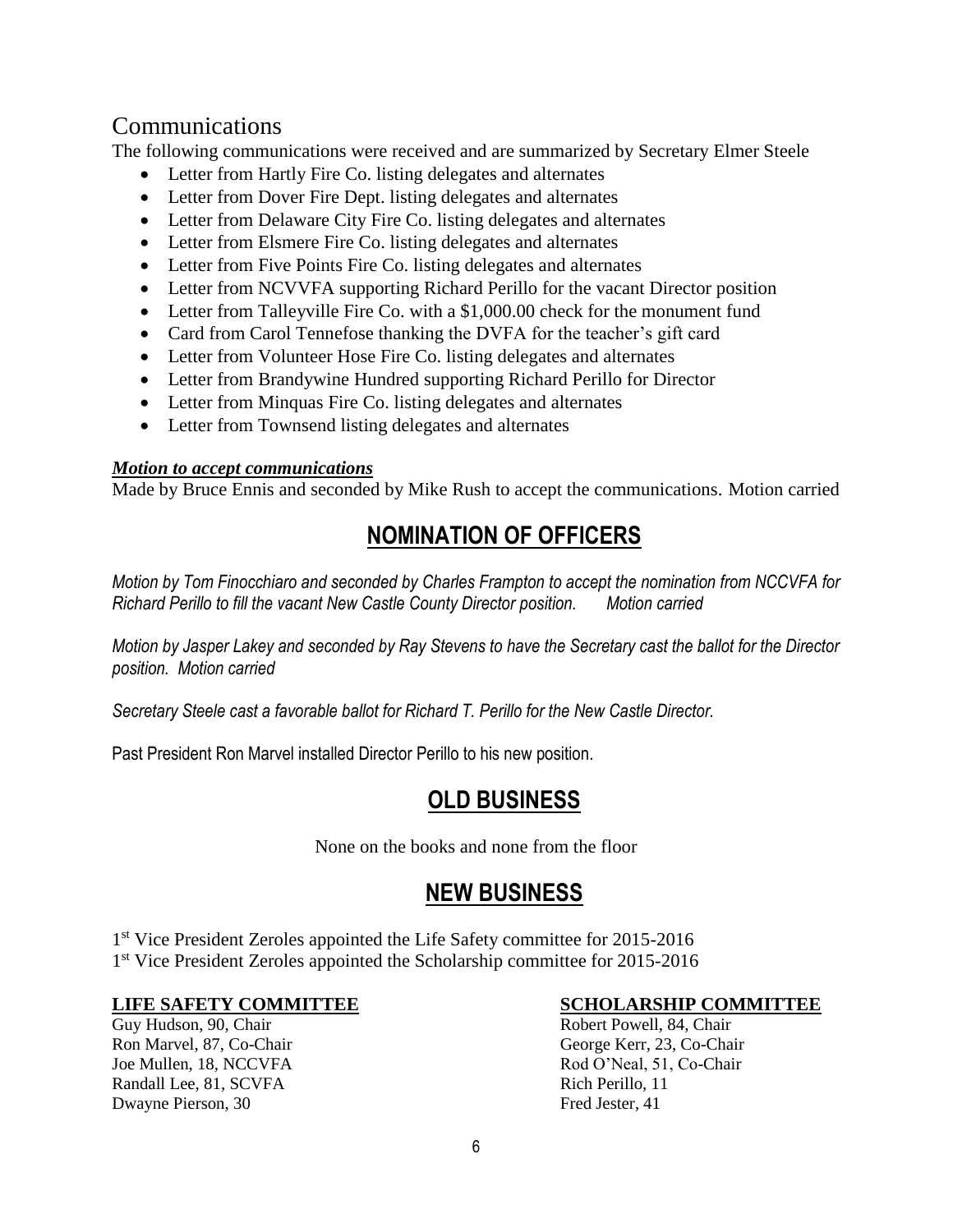Patricia Carnavale, 2, 21 John Pridemore, 45 Anthony Carnavale, 2, 21 Alan Robinson, 44 John Pridemore, 45 Ray Stevens, 88 Sheila Scotten, 45 Bill Tobin, 89 Charles Boyer, 46 Mike Lowe, 81 Paul Eichler, 46 Paul Eichler, 46 Paul Eichler, 46 Paul Eichler, 46 Paul Eichler, 46 Paul Eichler, 46 Paul Eichler, 46 Paul Eichler, 46 Paul Eichler, 46 Paul Eichler, 46 Paul Eichler, 46 Paul Eichler, 46 Paul Eichler, 46 P Robert Yerkes, 52 Karen Gebhart, LADVFA Dottie Barber, 70 Jane Williams, LADVFA Ann Marie Kyrstopoliski, LADVFA Ginni Tice, LADVFA Karen Workman, LADVFA Tara Wilbur, LADVFA Mike Lowe, DSFS Kim O'Malley, DSFS

*Motion by Steven Maichle and seconded by Mike Rush that the DVFA take out a full page ad in the Del-Mar-Va Association Convention book at a cost of \$225.00. Motion carried*

*Motion by Mark Gott and seconded by Steven Maichle to allow the archives committee to spend up to \$2,000 towards the up-grade to the archive cabinets. Motion carried NOTE; This is a budget item.*

Tom DiCristofaro questioned why we are \$52,000 in the red for Conference 2014 per the Treasurers report. There was a big discussion regarding the cost to put on a Conference. Do we really need to spend this amount of money, how long will the savings account hold out at this rate per year.

President Guzzo stated that we are under contract with Dover Downs for 2015 and 2016. We can look at reducing cost, but there will be penalties if we cancel the conference. The Officers and conference committee will review these concerns.

Bruce Ennis discussed the rising cost of the pension plan. We had 9 less people in the plan this year and it cost us \$100,000.00 more in fees. This needs to be reviewed.

Discussion was held regarding the \$6,750.00 proposal from VFIS for the Organizational Operations Analysis. This is not a budget item. *Motion by Ike Gusseford and seconded by Ken Pyle to accept the proposal from VFIS for the analysis of the office operation. Motion was defeated* 

## **PAYMENT OF BILLS**

Treasurer Metheny highlighted the bills to be paid. Total amount is \$58,720.93

#### **Operating**

#### **DVFA CHECKING**

| MELISSA KISER                    | P/R-12-02-14 - 12-11-14 | -568.58  |
|----------------------------------|-------------------------|----------|
| AT & T                           | <b>FIRELINE</b>         | $-12.24$ |
| THE CONFERENCE GROUP. LLC        | INV. # E726-0000-       | -1.34    |
| <b>CANNON FINANCIAL SERVICES</b> | <b>COPIER SERVICES</b>  | -228.83  |
| PATTI CARNEVALE                  | FOR AWARDS              | -740.00  |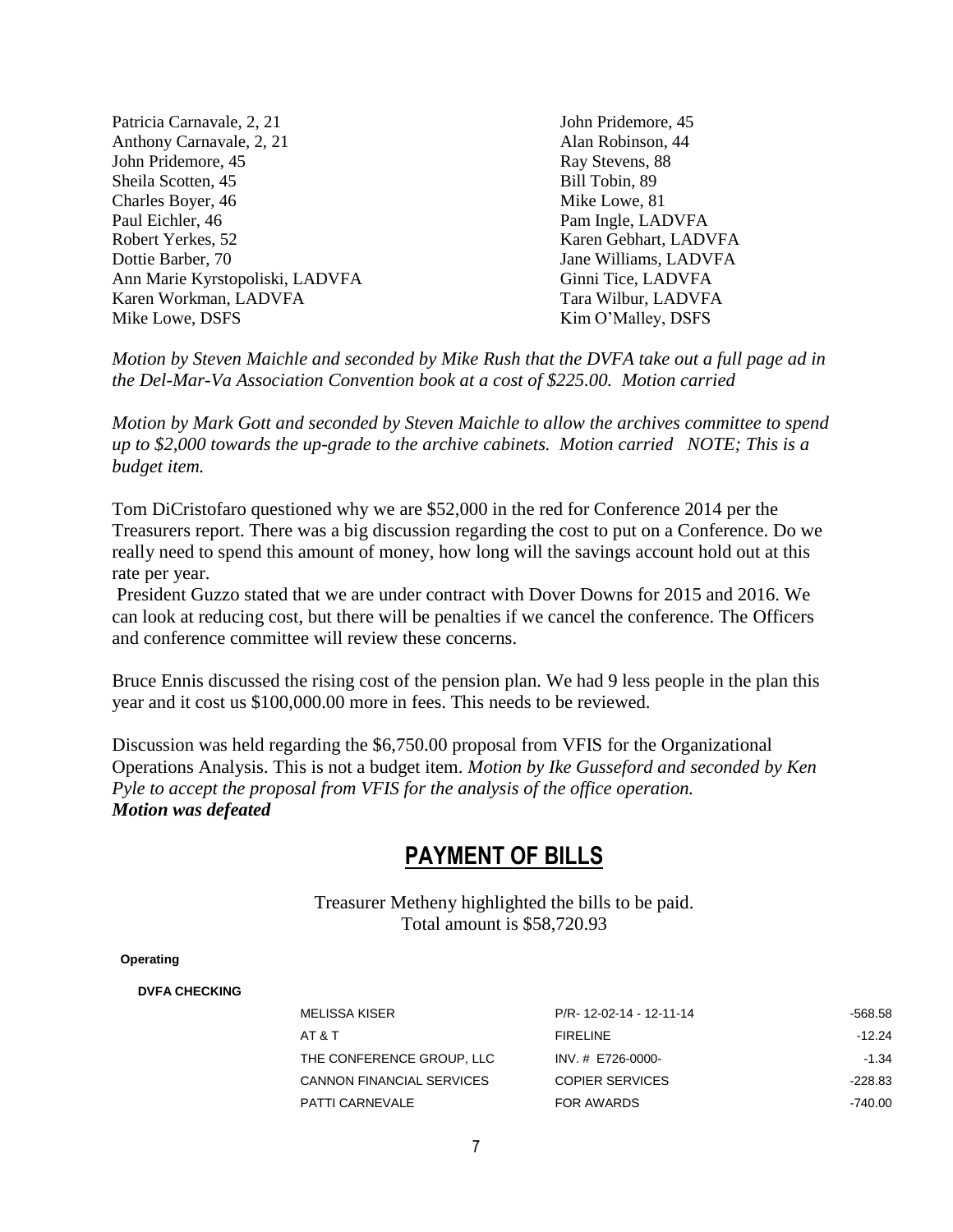| <b>MELISSA KISER</b>                           | P/R- 12-16-14 - 12-25-14                               | -568.58     |
|------------------------------------------------|--------------------------------------------------------|-------------|
| <b>U.S. TREASURY</b>                           | TAX PERIOD- DECEMBER 2014                              | $-1,696.02$ |
| WARREN F. JONES                                | P/R DECEMBER, 2014                                     | $-2,817.14$ |
| <b>M&amp;T BANK</b>                            | VISA ACCOUNT                                           | -839.34     |
| DIVISION OF REVENUE<br>NATIONAL VOLUNTEER FIRE | P/R TAXES OCT - DEC .2014                              | -891.37     |
| <b>COUNCIL</b>                                 | DVFA DUES 2015                                         | $-500.00$   |
| CHIEF TECHNOLOGIES, LLC                        | ANNUAL CONTRACT-ff/del.gov                             | -420.00     |
| <b>VERIZON</b>                                 | <b>WARREN'S PHONE</b>                                  | $-73.37$    |
| <b>CHAMPION TROPHIES</b>                       | <b>INV DATE 12-29-14</b>                               | $-350.40$   |
| MIKE LOWE                                      | <b>REIMB. EXPENSES</b>                                 | -71.35      |
| <b>MELISSA KISER</b>                           | P/R- 12-30-14 - 01-08-15                               | -568.58     |
| <b>VERNON INGRAM</b>                           | <b>JAN - MAR 2015 RENT</b>                             | $-1,755.00$ |
| CANNON FINANCIAL SERVICES                      | <b>COPIER SERVICES</b>                                 | $-228.83$   |
| MILLSBORO FIRE CO.                             | <b>CONVENTION TROPHY</b>                               | $-30.00$    |
| AT&T                                           | <b>FIRELINE</b>                                        | $-12.31$    |
| <b>M&amp;T BANK</b>                            | VISA ACCOUNT                                           | -4,846.33   |
| <b>MELISSA KISER</b>                           | $P/R - 01 - 13 - 15 - 01 - 22 - 15$                    | -568.58     |
| WARREN F. JONES                                | P/R JANUARY, 2015                                      | $-2,817.14$ |
| U.S. TREASURY                                  | TAX PERIOD- JANUARY 2015                               | $-1,311.56$ |
| <b>BOBOLA FARMS FLORIST</b>                    | <b>FLOWERS</b>                                         | $-60.00$    |
| RONALD MARVEL                                  | EXP-FIRE PREV. PROGRAM                                 | -66.23      |
| AT&T                                           | <b>FIRELINE</b>                                        | $-12.31$    |
| <b>VERIZON</b>                                 | <b>WARREN'S PHONE</b>                                  | -74.83      |
| THE CONFERENCE GROUP, LLC                      | INV. # E726-0000-                                      | $-4.21$     |
| <b>STEVE AUSTIN</b>                            | POSTAGE & ENVELOPES                                    | $-52.12$    |
| <b>COMCAST CABLEVISION</b>                     | <b>INTERNET/PHONES</b>                                 | $-205.69$   |
| <b>U.S.POSTAL SERVICE</b>                      | <b>BOX RENT - 12 MONTHS</b>                            | -128.00     |
| <b>MELISSA KISER</b>                           | P/R- TERMINATION PAY CHECK NO.1                        | $-1,281.51$ |
| SEITZ CONSULTING, LLC                          | <b>RETAINER</b>                                        | $-5,000.00$ |
| <b>CANDICE MCDONALD</b>                        | <b>SEMINAR FEE</b><br>MAKEUP PAY FOR FIRST TERMINATION | -395.85     |
| <b>MELISSA KISER</b>                           | СK                                                     | -340.05     |
| <b>M&amp;T BANK</b>                            | <b>VISA ACCOUNT</b>                                    | -1,045.97   |
| <b>CANNON FINANCIAL SERVICES</b>               | <b>COPIER SERVICES</b>                                 | -228.83     |
| GOLDFEIN & JOSEPH, P.C.                        | KISER LETTER                                           | $-70.00$    |
| <b>EARL DEMPSEY</b>                            | REIMB. T-SHIRTS                                        | $-2,500.00$ |
| <b>EARL DEMPSEY</b>                            | 700 HOURS-JUL THRU FEB 2015                            | 21,000.00   |
| <b>MELISSA KISER</b>                           | CHECK 2 OF 4 FOR TERMINATION PAY                       | $-1,521.30$ |
| WARREN F. JONES                                | P/R FEBRUARY, 2015                                     | -2,817.14   |
|                                                |                                                        | 58,720.93   |
|                                                |                                                        | 58,720.93   |
|                                                |                                                        |             |

**- 58,720.93**

Total DVFA CHECKING

Total Operating